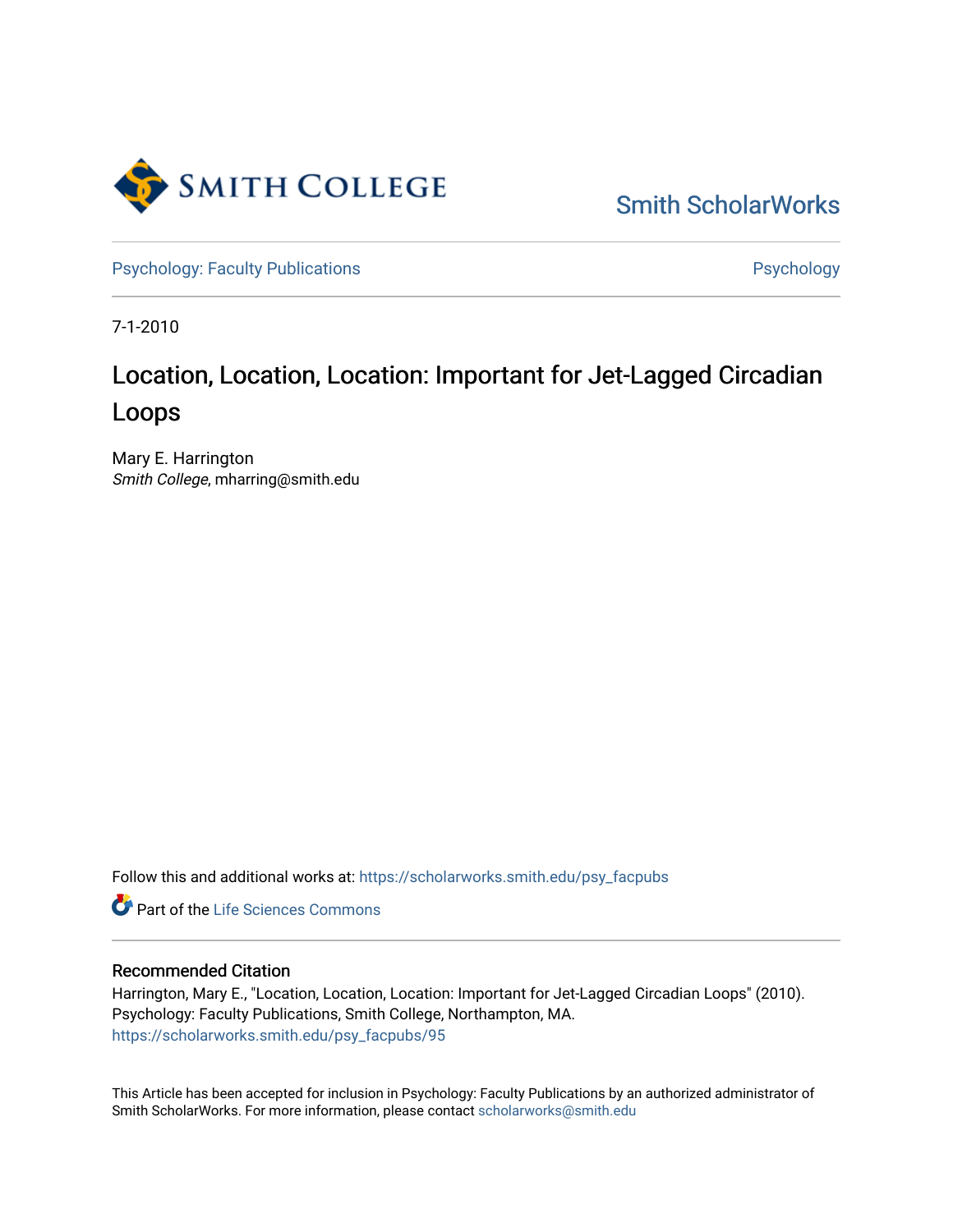



# Location, location, location: important for jet-lagged circadian loops

## Mary Harrington

Department of Psychology, Smith College, Northampton, Massachusetts, USA.

**It is now believed that frequent jet lag or shifts of daily rhythms caused by rotating shift work can lead to deleterious health outcomes. Indeed, many serious health problems, including breast cancer, stroke, and cardiovascular disease, have been linked to an occupational history of shift work. This has heightened interest in better understanding the biological responses to jetlag and shift work, with the hope thatthis will pave the way to developing compounds that can help people avoid their negative health consequences. In this context, a report in this issue of the** *JCI* **takes us to a new level of understanding of the molecular control of the resetting of the multitude of internal biological clocks disrupted in a mouse model of jet lag.**

Jet lag can seem like a minor discomfort, but studies are now suggesting that frequent jet lag or shifts of daily rhythms as a result of rotating shift work can lead to many deleterious health outcomes. Breast cancer, reproductive disorders, cardiovascular disease, stroke, and metabolic syndrome are all linked to an occupational history of shift work (1–3). Experiments modeling chronic jet lag have shown that it can speed up tumor growth (4) and bring on early mortality in aged mice (5), as well as lower the survival rate for hamsters with impaired heart function (6). The International Agency for Research on Cancer, a unit of the World Health Organization, has declared that night shift work is also a probable carcinogen (7). These serious health concerns heighten our interest in better understanding the biological responses to jet lag and shift work.

# **Why do we suffer malaise from shift work and jet lag?**

The malaise from shift work and jet lag is thought to arise from the dynamic properties of a multitude of internal biological clocks responding to environmental inputs. Many of our tissues have the ability to maintain 24-hour cycles with fair accuracy (8). Because they are not precisely 24-hour clocks, but mark time for approximately (i.e., circa) a day, they are referred to as circadian clocks. They are

kept aligned with the cycles of the planet in part by the regulatory influence of a small group of neurons in a region of the hypothalamus known as the suprachiasmatic nucleus (SCN; ref. 8). The SCN is a collection of many cells with molecular clocks that communicate to maintain a coupled, coherent, and rhythmic output. The SCN receives direct input from the retina and thus is informed immediately when light is detected. Light appearing at unexpected times, when the internal clocks expect to be in the darkness of night, will reset the internal rhythm of the SCN. Then the SCN cells will serve as the master pacemaker, helping all the other clocks within the organism to realign to the new light/dark cycle. The dynamics of how the SCN and this community of clocks realign to new light/dark cycles are thought to underlie jet lag.

Within each SCN cell, the perception of time of day is maintained by a network of interlinked genes and proteins (9). In particular, the proteins clock (CLK) and brain and muscle aryl hydrocarbon receptor nuclear translocator–like (ARNTL; also referred to as BMAL1) act by activating transcription and driving the expression of a number of genes (Figure 1). The genes driven by CLK and ARNTL include the period genes, such as period 1 (*Per1*) and *Per2*, and the cryptochrome genes, such as cryptochrome 1 (*Cry1*) and *Cry2*. The gene products — PER1, PER2, CRY1, and CRY2, respectively — spend some time milling around in the cytoplasm of the cell, getting phosphorylated and forming dimers. Eventually, they are suited for nuclear translocation, at which time they provide a negative

feedback signal inhibiting the activational drive of CLK and ARNTL that led to their own production. After some time, period/ cryptochrome inhibition is released, and CLK and ARNTL are free to begin the cycle again. This is a simplified example of the molecular mechanism underlying circadian rhythms; there are several other genes playing feedback roles as well. For example, the genes encoding nuclear receptor subfamily 1, group D, member 1 (NR1D1; also known as REV-ERBa) and RAR-related orphan receptor  $\alpha$  (ROR $\alpha$ ) mediate a feedback loop to provide rhythmic inhibitory and activating drive, respectively, to *Arntl*. *Dbp*, which encodes D-element–binding protein (DBP), is sensitive to the rhythmic transcriptional activation of CLK and ARNTL and shows a regular circadian rhythm in expression, a reflection of the intricate mechanism of the molecular clock within each cell. DBP can act as a transcriptional activator for other, downstream genes. The concurrent loops of this system are numerous, in that many of the key genes contain promoter elements sensitive to fluctuations of CLK and ARNTL, which bind E-boxes; NR1D1, which binds REV-ERBa/ROR–binding elements (RREs); and DBP, which binds D-boxes(9).

A similar clock is present in many other cells of the body, although in some cases, the exact timekeepers are slightly altered. While the cellular clocks in the SCN can be reset by light because retinal input can increase levels of PER1 and PER2, howare clocksin cells outside of the brain reset? Levels of physical activity could be important, as could daily cycles of food intake or body temperature. Neural or humoral pathways might also be important in helping all the body clocks stay in step. One important hormonal input is corticosterone, a glucocorticoid secreted by the adrenal gland. Glucocorticoids can directly increase *Per1* gene transcription (10). Glucocorticoid signaling can reset peripheral clocks (11) through what appears to be direct action on those cells; SCN cells do not express glucocorticoid receptors, but are thought to be responsive to this signal through intermediate pathways.

**Conflict of interest:** The author has declared that no conflict of interest exists.

**Citation for this article:** *J Clin Invest*. 2010; 120(7):2265–2267. doi:10.1172/JCI43632.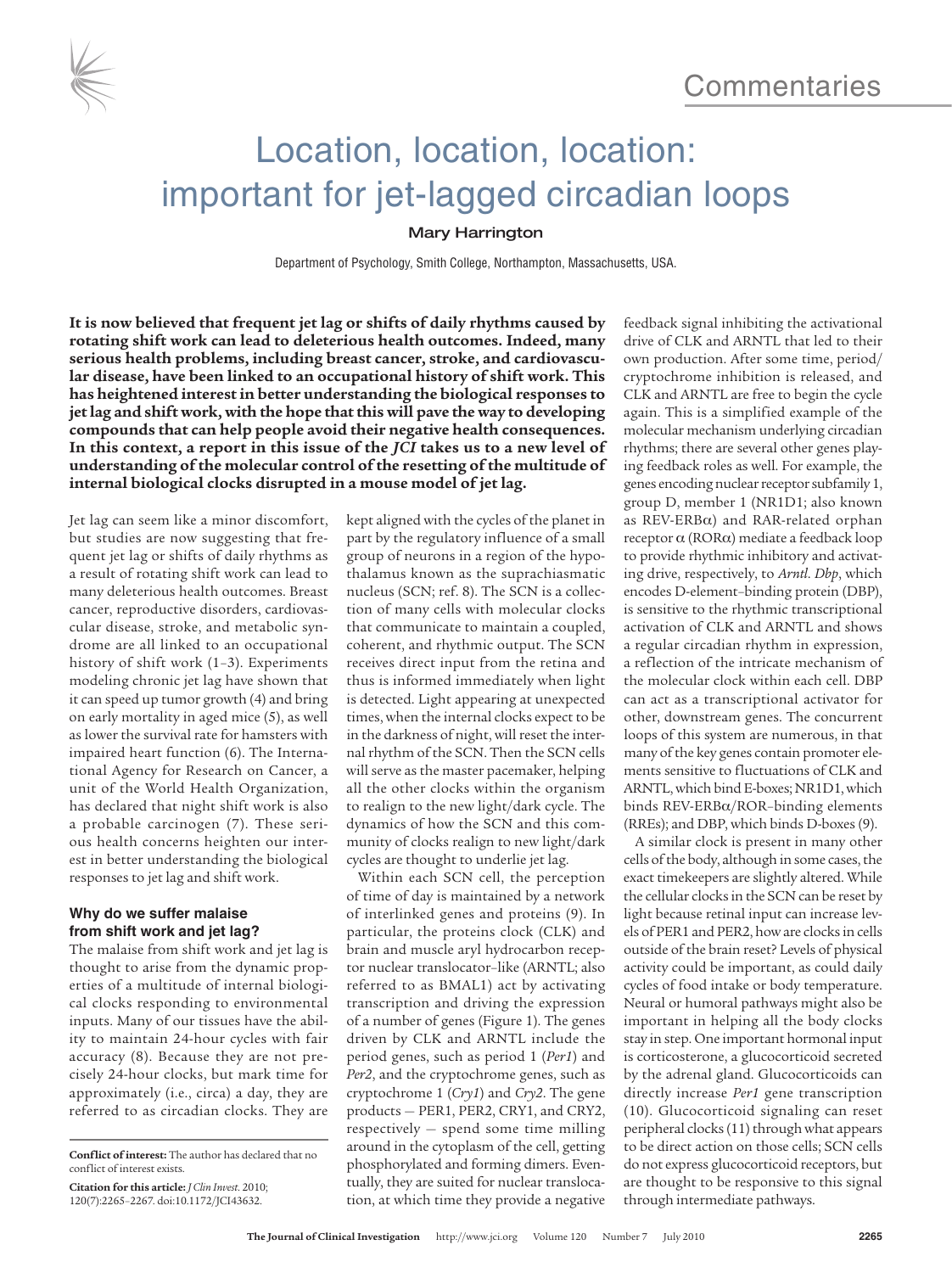

#### **Figure 1**

An interconnected network of genes and gene products underlies circadian rhythm generation in the mammalian SCN cell. The proteins CLK and ARNTL act by activating transcription and driving the expression of a number of genes. The products of these genes, including PER1, PER2, CRY1, and CRY2, provide a negative feedback signal to inhibit the activational drive of CLK and ARNTL. Several other genes also have feedback roles; for example, the genes encoding NR1D1 and ROR $\alpha$  mediate a feedback loop to provide rhythmic inhibitory and activating drive, respectively, to the gene encoding ARNTL. Because Dbp is sensitive to the rhythmic transcriptional activation of CLK and ARNTL, DBP can act as a transcriptional activator for other, downstream genes.

#### **Jet lag varies with tissue location**

A key study showed that the SCN can adjust quickly to the different light cycle of a new time zone, but the extra-SCN circadian clock in the liver can take more than a week to get in sync (12). This study used animals with a Per1-luciferase reporter transgene that allowed rhythms of cultured tissues to be measured following shifts of the light/dark cycle. Subsequent studies have shown that jet lag not only produces internal temporal disorder of the relationship between the SCN and extra-SCN clocks, but also throws the multitude of cells within the SCN into a state of temporal disarray (13–15). Cells in more ventral areas of the SCN shift more rapidly than do those in more dorsal regions (13).

A study in this issue of the *JCI* by Kiessling, Eichele, and Oster (16) takes us to a new level of understanding of jet lag. This study is unique in that 5 of the key genes important in generating circadian rhythms were assayed in 6 tissues of the body over multiple times and multiple days asthe animal experienced jet lag. Surprisingly, the individual players in the complex network of genes and proteins constituting the molecular clock shifted to a new light/dark cycle at different rates. This result was observed both within and across tissues. For example, the period genes shifted quickly in SCN samples, but*Dbp*,*Nr1d1*, and*Arntl*laggedbehind.Conclusions from prior work on how clocks reset using markers for period genes now must be qualified, because other genes within SCN cells apparently do not shift so rapidly, confirming an earlier report that cryptochrome genes shift more slowly than do period genes in the SCN (17). Interestingly, timing of the daily use of a running wheel shifted at a rate similar to the slowest genes in the SCN (16). The extra-SCN tissues sampled showed a variety of shifting patterns. Most different from the SCN was the pancreas, in which *Nr1d1* showed the fastest resetting and *Per1*, *Per2*, *Dbp*, and *Arntl*, were slower to adjust.

Thus, each tissue showed a uniquely determined pattern of jet lag, perhaps reflecting their unique input pathways(8).

# **The adrenal gland is a drag**

One original insight from the study of Kiessling et al. (16) is the demonstration that a circadian oscillator remote from the SCN can impede the pacemaker action of the SCN. The clock within the adrenal gland influences the rhythm of glucocorticoid in the blood. The authors propose that this rhythm provides stabilizing feedback to the SCN and can help SCN cells resist shifts to sporadic stimuli. This was shown by the demonstration that ablation of the adrenal clock sped up adjustment of the SCN to a shifted light/ dark cycle (16), confirming a prior report that ablation of the entire adrenal gland sped up adjustment of behavioral rhythms to shifted light/dark cycles(18). This demonstration of a restraining feedback from a peripheral oscillator to the SCN challenges the older, more hierarchical, understanding of the structure of the circadian system as a system with a core pacemaker and many slave oscillators (Figure 2). The present finding supports the current understanding of the circadian system as a network with feedback interactions even from the peripheral oscillators to the main pacemakerin the SCN.

### **Developing treatments for future frequent flyers**

Kiessling et al. also found that pharmacological treatments that altered levels of corticosterone could either accelerate or prolong jet lag in the mice, depending on the time of day of treatment (16). This adds to several recent observations that pharmacological treatments can speed adjustment to shifted light/dark cycles; for example, jet lag has been shown to be lessened in hamsters treated with sildenafil (19) or NAN-190, a drug that alters serotonin responses (20). Further development of such compounds might

reduce the negative health consequences of jet lag and shift work. Improved methods for adjusting to new time zones could also help shorten the accompanying temporal disor $der(21, 22)$ . Whether shifting rapidly is actually better or worse for one's health remains critical to sort out; researchers have been trying to find treatments that speed the rate of resynchronization, but we must be cautious about recommending such treatments until it is clear that these rapid shifts are not more



#### **Figure 2**

Cellular clock genes adjust to new time zones at different rates in different body organs. (**A**) In the central brain clock, the SCN, Per1 and Per2 lead the system in shifting. (**B**) Conversely, in the pancreas, Nr1d1 appears to take the lead. (**C**) The liver circadian clock shows an intermediate pattern. Red indicates genes slower to adjust to jet lag, and green denotes genes faster to respond, as indicated by Kiessling et al. (16).